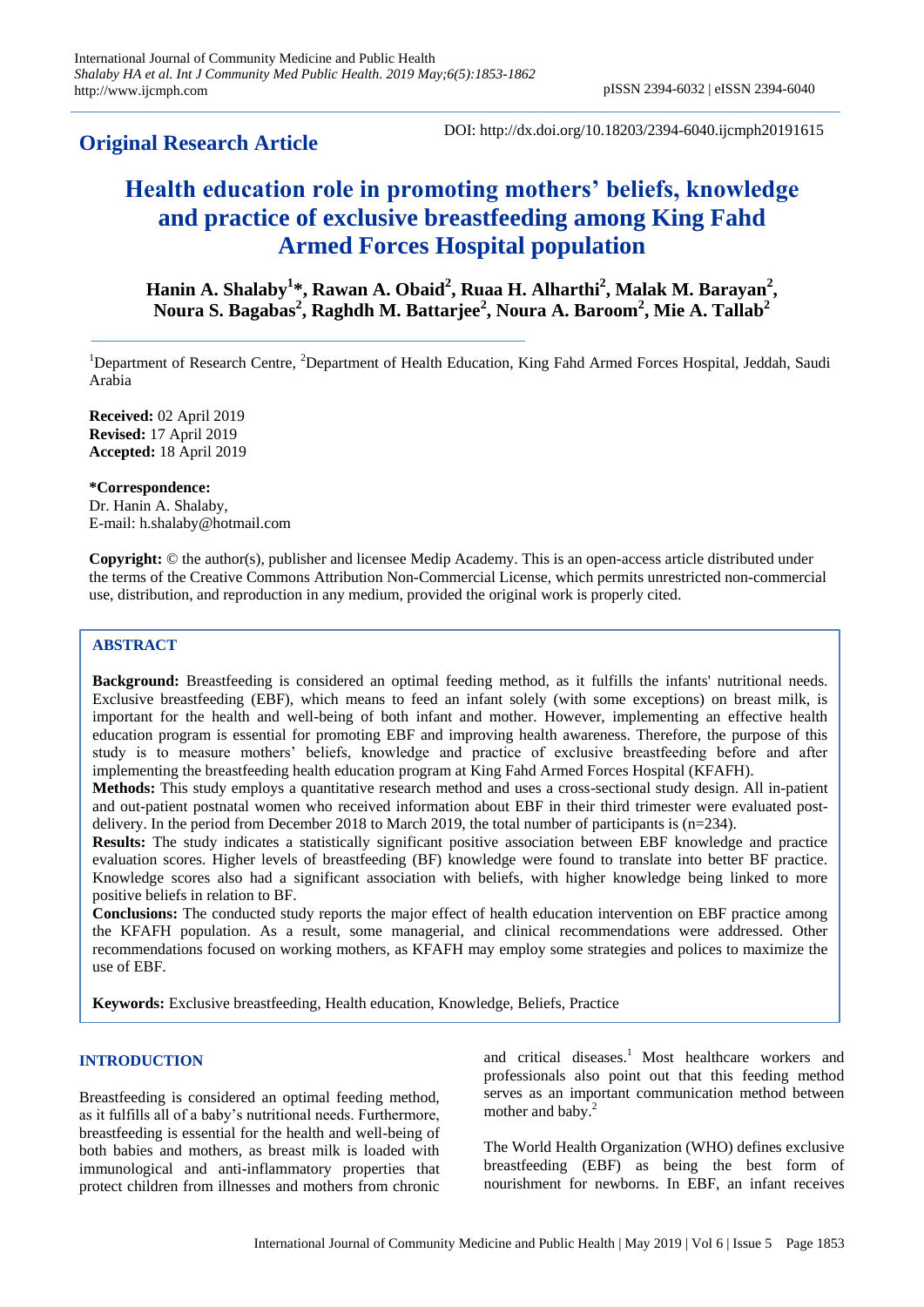only breast milk from his or her mother or a wet nurse, or expressed breast milk, and no other liquids or solids, with the exception of oral rehydration solution, drops or syrups consisting of vitamins, minerals supplements or medicines.<sup>3,4</sup> Due to the well-known advantages of breastfeeding, several major organizations such as WHO, the United Nations International Children's Emergency Fund (UNICEF) and the American Academy of Pediatrics (AAP) have recommended that infants be exclusively breastfed during the first six months of their life to obtain optimal growth and development. Infants can then start to receive complementary food while continuing to be breastfed for up to two years.<sup>1,5</sup>

According to the WHO, around 220,000 children could be saved every year through EBF.<sup>4</sup> The survival rate of Infants who were breastfed within the first hour of birth is three times more than those who were breastfed one day after birth. Therefore, for the health and survival of their baby, it is essential that mothers are advised and motivated to initiate  $EBF<sup>6</sup>$  Nevertheless, despite the strong evidence that supports the importance of EBF for the first six months of an infants' life, its prevalence has remained low all over the world.<sup>7</sup> For example, in Southern Asia, EBF is estimated to be at around 45%; in Brazil, EBF is 24.2%; and in Nigeria and the United States, it is 16.4% and 16%, respectively. However, the lowest prevalence for EBF  $(13.7\%)$  is in South Africa.<sup>8</sup>

It is worth mentioning that Islamic culture respects and promotes breastfeeding and even has religious instructions to breastfeed infants for up to two years.<sup>9</sup> Although, the cultural impact of Saudi Arabia is encouraging this practice due to religion and manners which support breastfeeding, EBF in Saudi Arabia is low.<sup>9</sup> A recent study showed that EBF typically drops from 90% to 30% by the age of 3 months, and that the rate of maintaining breastfeeding for up to 2 years was 32% in 1987 but just 3.2% in 2000.<sup>9</sup>

A number of studies have identified some of the factors that influence a woman's decision to engage in breastfeeding. These factors can be classified as nonmodifiable or modifiable. Examples of non-modifiable factors include a mother's age, marital status and family income, while modifiable factors are aspects such as timing of breastfeeding, the time of the first feeding, and knowledge about breastfeeding. Modifiable factors can be addressed by initiating health education programs.<sup>10</sup>

Since promoting EBF practice is crucial for successful adoption of EBF, implementing an effective health education program to promote health awareness is essential. In some developing countries, health education programs provide EBF-related activities which focus on promoting overall women's and children's health. These programs encourage mothers to practice and be compliant to EBF for six months, as is recommended by various world health bodies.<sup>9</sup> Recent studies of exclusive breastfeeding in Saudi Arabia have shown that the rate of exclusive breastfeeding among Saudi women is low.<sup>11,12</sup> In addition, some limited studies have been conducted to address EBF among Saudi population, identify the factors that influence mothers to practice it, and determine the most advantageous breastfeeding education for Saudi women to improve breastfeeding practice within society.13,14

### *Aim of the study*

The purpose of this study is to measure the mothers' beliefs, knowledge and practice of exclusive breastfeeding before and after implementing the breastfeeding health education program at King Fahd Armed Forces Hospital (KFAFH).

# **METHODS**

#### *Research design*

Using a quantitative research method, the present study conducts a cross-sectional study design at King Fahd Armed Forces Hospital (KFAFH), which is one of the Medical Services Division (MSD) institutes of the Ministry of Defense and Aviation located in Jeddah. KFAFH provides primary, secondary and tertiary medical services for military members and their families. This study was conducted in the Obstetrics and Gynaecology (OB/Gyn) department at KFAFH, which offers a multidisciplinary approach to promoting women's health and well-being, including pre-natal and post-natal care*.*

# *Population*

All in-patient and out-patient post-natal women who received information about exclusive breastfeeding (EBF) in their third trimester were evaluated postdelivery. In the period from December 2018 to March 2019, the total number of participants was (n=234).

#### *Data collection*

The questionnaire includes a set of 41 questions consisting of seven main parts with sub-sections, aimed at gathering information from mothers about EBF. The first part of the questionnaire focuses on demographic variables; the second part was formulated to retrieve information from mothers about their current practice of BF; the third part concerns the mothers' knowledge of EBF; the fourth part concerns the mothers' beliefs towards EBF; the fifth part concerns their source of information; the sixth part measures the impact of health education program towards EBF; and the seventh part looks at barriers to EBF.

#### *Data analysis*

Data analysis involving tabulations, charts, statistical analysis, and discussion was performed using Excel and the statistical package for social sciences (SPSS), version 9.0. As well, a t-test and correlation were used to analyze categorical variables to determine differences,. All of the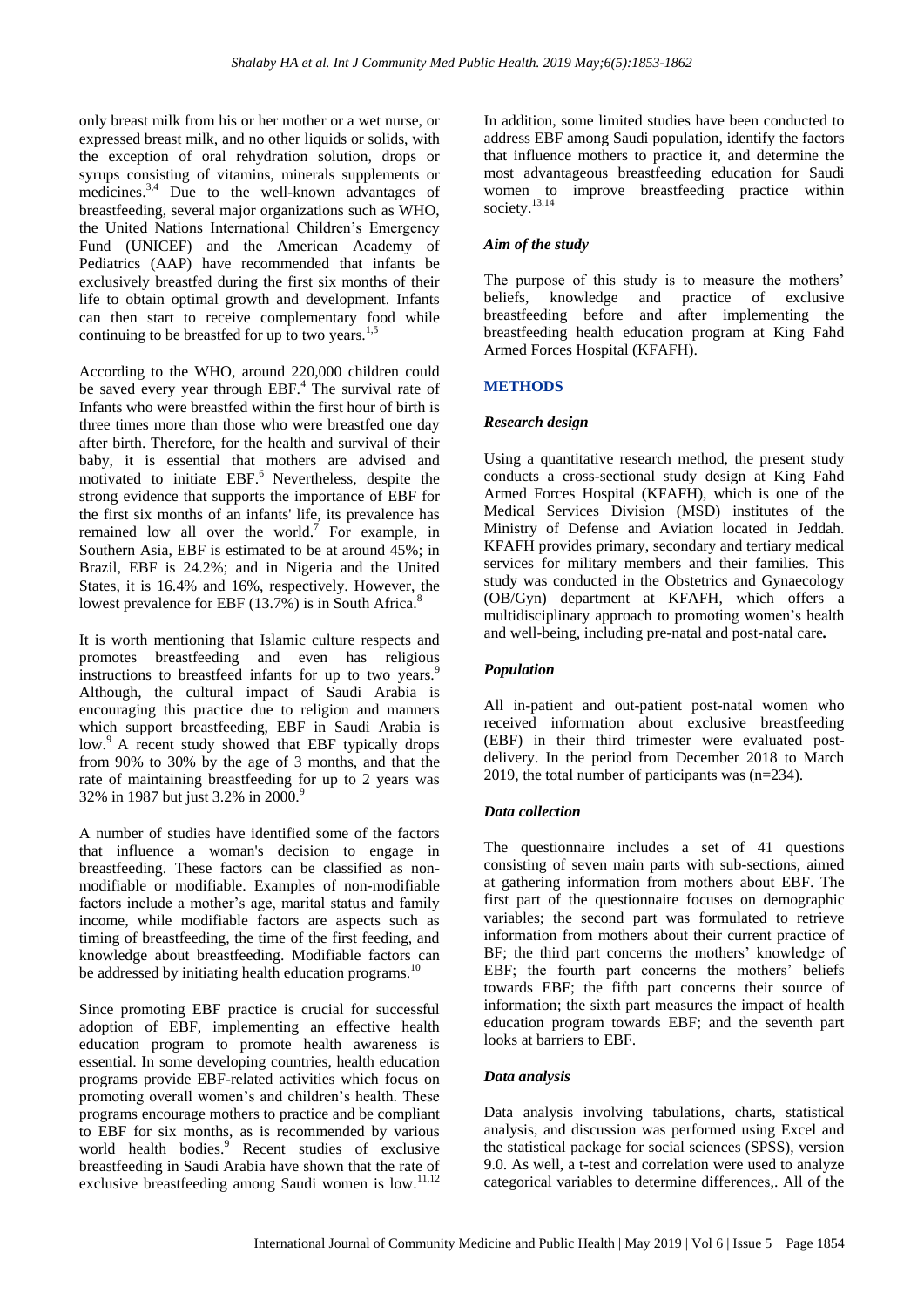p-values presented are two-tailed and were considered statistically significant if p was less than 0.05.

#### *Limitations of the study*

Missing from the study is information on the duration of data collection as well as information on weekend patient admissions and discharges.

#### *Inclusion criteria*

The main inclusion criteria are women of reproductive age from 16-55 years who delivered a healthy full-term newborn, with no complications during delivery for the mother or the infant.

# *Exclusion criteria*

Exclusion criteria were mothers who delivered infants with birth defects; maternal conditions where breastfeeding is contraindicated e.g., transmitted disease; mothers with post-partum complications.

# **RESULTS**

A sample of 234 Saudi mothers who delivered a full-term infant were surveyed for this study. Table 1 contains demographic characteristics of the study participants. Majority of women (59%) are 29 years of age or older, have high school (30%) or graduate (50%) education, working (54%), live with their husband (97%) and do not have help at home (61%).

# **Table 1: Demographic characteristics of study participants (n=234).**

| Demographic characteristic | N(%)                     |
|----------------------------|--------------------------|
| Age (years)                |                          |
| Below 19                   | 4(2)                     |
| $19 - 23$                  | 24(10)                   |
| $24 - 28$                  | 68 (29)                  |
| 29 and above               | 138 (59)                 |
| Level of education         |                          |
| Illiterate                 | 1(1)                     |
| Primary & Intermediate     | 36(15)                   |
| High school                | 71 (30)                  |
| Graduate                   | 116(50)                  |
| Other                      | 10(4)                    |
| Occupation                 |                          |
| Working or student         | 126(54)                  |
| Not working (housewife)    | 108(46)                  |
| <b>Living arrangements</b> |                          |
| Husband                    | 226 (97)                 |
| Children                   | 1(0.5)                   |
| Parents                    | 6(2)                     |
| Alone                      | 1(0.5)                   |
| In-laws                    | $\overline{\phantom{a}}$ |
| <b>Help at home</b>        |                          |
| N <sub>0</sub>             | 143(61)                  |
| <b>Yes</b>                 | 91 (39)                  |

# **Table 2: Exclusive breastfeeding practice with newborn child.**

| <b>Breastfeeding practice</b>                     | $N$ (%) or Mean $\pm$ SD [range] |
|---------------------------------------------------|----------------------------------|
| <b>Breastfeeding practice evaluation score</b>    | $8.34 \pm 2.62$ [0-14]           |
| <b>Breastfeeding practice evaluation category</b> |                                  |
| Negative                                          | 167(71)                          |
| Neutral                                           | 49 (21)                          |
| Positive exclusive breastfeeding                  | 18(8)                            |
| <b>First breastfeeding after delivery</b>         |                                  |
| During the first hour after delivery              | 82(37)                           |
| After the first hour but within the 6 hours       | 34(15)                           |
| After the 6 hours but within the first 24 hours   | 30(14)                           |
| Next day after delivery                           | 45(20)                           |
| I cannot remember                                 | 10(4)                            |
| Other                                             | 20(9)                            |

Continued.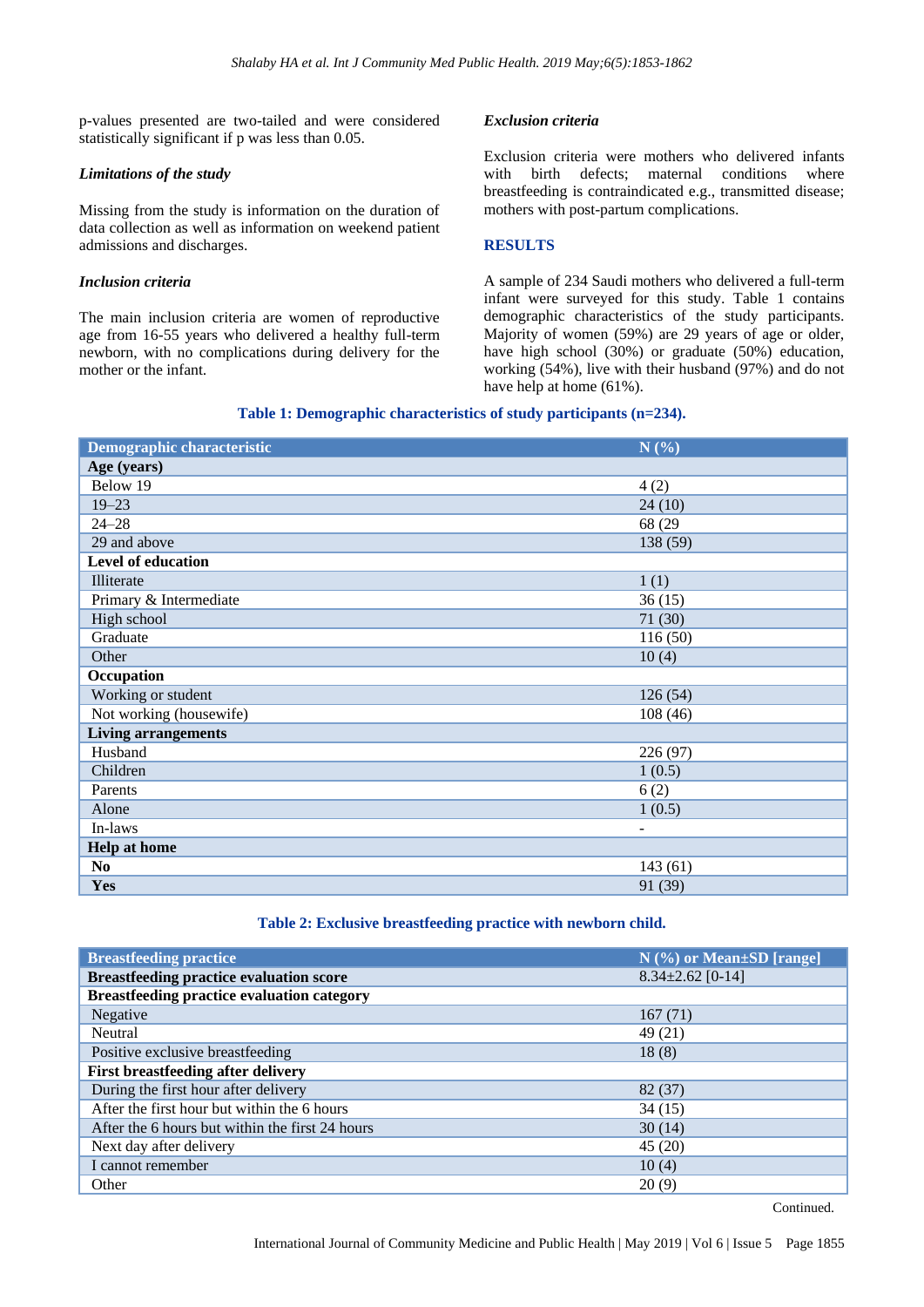| <b>Breastfeeding practice</b>              | N (%) or Mean±SD [range] |
|--------------------------------------------|--------------------------|
| <b>Infant received formula milk</b>        |                          |
| No, still breastfeeding                    | 21(9)                    |
| Yes                                        | 202 (91)                 |
| <b>Reason for starting formula feeding</b> |                          |
| Lack of breast milk                        | 7(4)                     |
| Baby refuse                                | 9(5)                     |
| Lack of knowledge                          | 43 (23)                  |
| Breast problems and pain                   | 5(3)                     |
| Back to work                               | 30(16)                   |
| Medical conditions of the mother           | 7(4)                     |
| Psychological condition                    | 3(2)                     |
| Lazy or tired                              | 16(9)                    |
| Healthier                                  | 24(13)                   |
| BF is not enough                           | 41 (22)                  |
| <b>Stop breastfeeding completely</b>       |                          |
| No, still breastfeeding                    | 87(42)                   |
| Yes                                        | 119 (58)                 |
| <b>Reason for stopping breastfeeding</b>   |                          |
| Lack of breast milk                        | 5(2)                     |
| Baby refuse                                | 30(13)                   |
| Lack of knowledge                          | 42(18)                   |
| Breast problems and pain                   | 3(1)                     |
| Back to work                               | 98 (42)                  |
| Medical conditions of the mother           | 2(1)                     |
| Psychological condition                    | 1(1)                     |
| Lazy or tired                              | 20(9)                    |
| BF is not enough                           | 32(14)                   |
| <b>Mother needs milk diuretics</b>         |                          |
| No, still breastfeeding                    | 79 (35)                  |
| Yes                                        | 148(65)                  |

### **Table 3: Breastfeeding knowledge score.**

| <b>Breastfeeding knowledge</b>       | $N$ (%) or Mean $\pm$ SD [range] |
|--------------------------------------|----------------------------------|
| <b>Breastfeeding knowledge score</b> | $20.78 \pm 3.28$ [9-26]          |
| <b>Breastfeeding knowledge level</b> |                                  |
| Poor (score $\langle 16 \rangle$ )   | 15(6)                            |
| Adequate (score 16-19)               | 47 (20)                          |
| Good (score $20-27$ )                | 172 (74)                         |

# **Table 4: Exclusive breastfeeding beliefs score.**

| <b>Exclusive breastfeeding beliefs</b>       | $N$ (%) or Mean $\pm$ SD [range] |
|----------------------------------------------|----------------------------------|
| <b>Exclusive breastfeeding beliefs score</b> | $20.78 \pm 3.28$ [9-26]          |
| <b>Exclusive breastfeeding beliefs level</b> |                                  |
| Negative (score 30 and above)                | 64(27)                           |
| Neutral (score 26-29)                        | 69(29)                           |
| Positive (score 25 or less)                  | 101(43)                          |

Mothers were asked about their breastfeeding practice with newborn child. Their responses were evaluated to have a composite score 0-14 indicating whether exclusive breastfeeding practice was utilized and to what degree. Table 2 summarizes the breastfeeding practices. We observed that only (8%) of mothers had positive

exclusive breastfeeding evaluation, as (91%) of the mothers used the formula milk to feed their children beside the breast milk. More than half (58%) stopped breastfeeding completely for various reasons, most common going back to work (54%) and lack of knowledge (18%).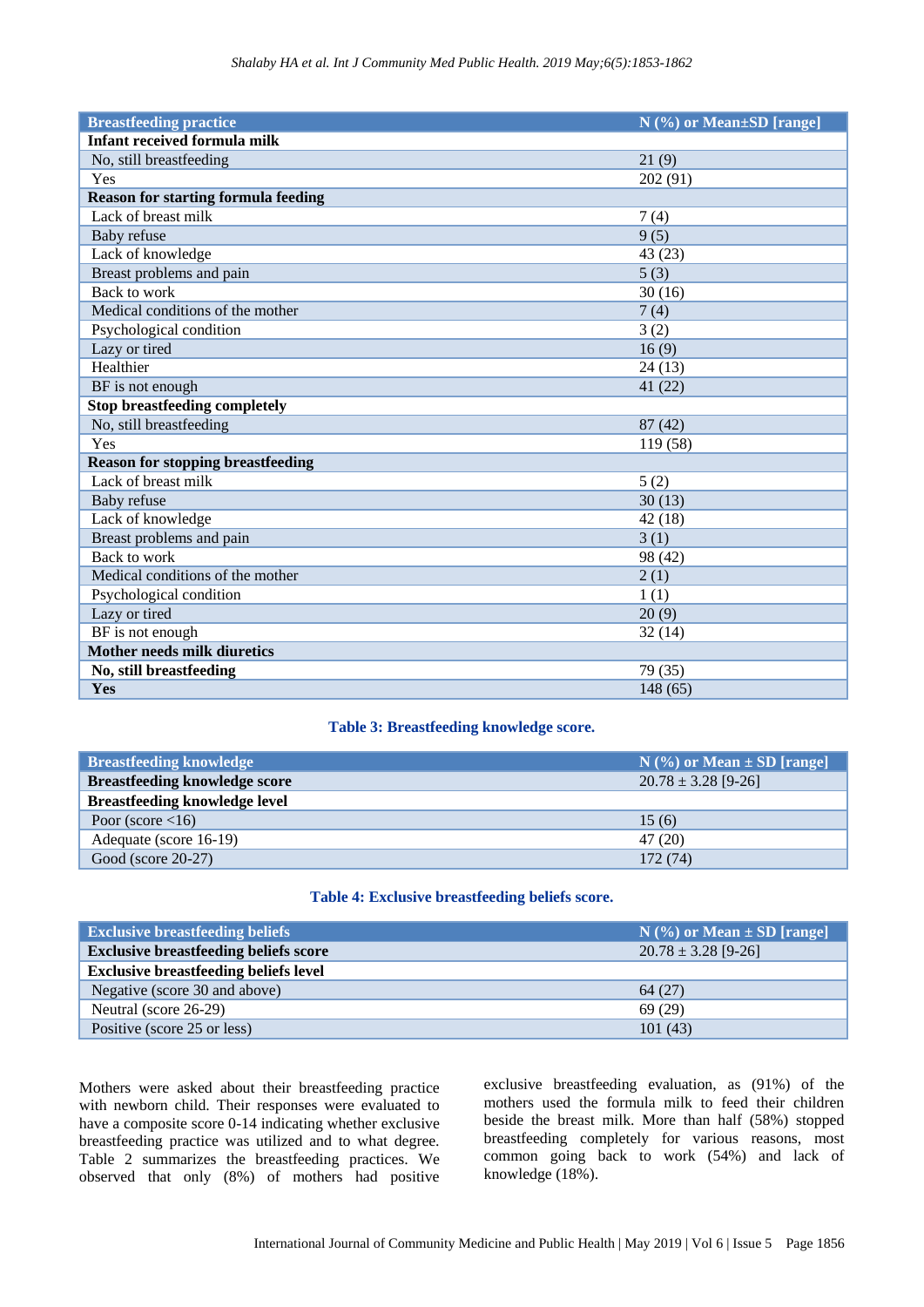#### **Table 5: Source of breastfeeding knowledge and role of health educators.**

|                                                                                                                                                                                                                                                                                                                                                              | N(%)     |  |  |  |
|--------------------------------------------------------------------------------------------------------------------------------------------------------------------------------------------------------------------------------------------------------------------------------------------------------------------------------------------------------------|----------|--|--|--|
| <b>Source of breastfeeding knowledge</b>                                                                                                                                                                                                                                                                                                                     |          |  |  |  |
| Doctor                                                                                                                                                                                                                                                                                                                                                       | 3(1)     |  |  |  |
| Health educators                                                                                                                                                                                                                                                                                                                                             | 48(21)   |  |  |  |
| Books, journals or magazines                                                                                                                                                                                                                                                                                                                                 | 6(3)     |  |  |  |
| Family and friends                                                                                                                                                                                                                                                                                                                                           | 113(48)  |  |  |  |
| Media                                                                                                                                                                                                                                                                                                                                                        | 64(27)   |  |  |  |
| Health educator role towards breastfeeding knowledge <sup>1</sup>                                                                                                                                                                                                                                                                                            |          |  |  |  |
| Proper preparation for breastfeeding during antepartum period                                                                                                                                                                                                                                                                                                | 222(97)  |  |  |  |
| Proper preparation for breastfeeding during postpartum period                                                                                                                                                                                                                                                                                                | 219(96)  |  |  |  |
| Enough knowledge about the exclusive breastfeeding                                                                                                                                                                                                                                                                                                           | 222(97)  |  |  |  |
| Enough knowledge about breast pumps and milk storage                                                                                                                                                                                                                                                                                                         | 213 (94) |  |  |  |
| Breastfeeding reduces the risk of breast & ovarian cancer for the mother                                                                                                                                                                                                                                                                                     | 218 (96) |  |  |  |
| Breastfeeding reduces the risk of obesity for the mother<br>$\mathbf{M}$ and $\mathbf{M}$ and $\mathbf{M}$ and $\mathbf{M}$ and $\mathbf{M}$ and $\mathbf{M}$ and $\mathbf{M}$ and $\mathbf{M}$ and $\mathbf{M}$ and $\mathbf{M}$ and $\mathbf{M}$ and $\mathbf{M}$ and $\mathbf{M}$ and $\mathbf{M}$ and $\mathbf{M}$ and $\mathbf{M}$ and $\mathbf{M}$ and | 208 (91) |  |  |  |

Note: <sup>1</sup>sum of percentages exceeds 100% as participants allowed to choose multiple categories.

#### **Table 6: Barriers of exclusive breastfeeding.**

| <b>Barriers of exclusive breastfeeding</b>             | N(%)    |
|--------------------------------------------------------|---------|
| New pregnancy                                          | 70(30)  |
| <b>Inadequate breast milk</b>                          | 126(55) |
| Changes that would happen to the breast size and shape | 29(13)  |
| <b>Breast problems</b>                                 | 71 (31) |
| <b>Lack of knowledge</b>                               | 52(23)  |
| Medical conditions of the mother                       | 62(36)  |
| <b>Back to work</b>                                    | 128(55) |
| <b>Lack of family support</b>                          | 111(49) |
| Pain during breastfeeding                              | 38(17)  |
| Post caesarean section                                 | 34(17)  |
| <b>Taking of oral contraceptive</b>                    | 52(23)  |
| <b>Infant refusal of breast-milk</b>                   | 82 (36) |
| Breastfeeding problem due to mother/infant separation  | 75(33)  |
| Mother psychological condition                         | 67(29)  |

#### **Table 7: Health education program impact in improve the EBF.**

| <b>Health education program assessment</b>                                                       | $N$ (%) or Mean $\pm$ SD [range] |
|--------------------------------------------------------------------------------------------------|----------------------------------|
| Program improved knowledge                                                                       | 213 (91)                         |
| Program positively changed beliefs                                                               | 163(70)                          |
| Program improved breastfeeding practice to exclusive breastfeeding at least the<br>first 6 month | 163(70)                          |
| <b>Health education impact score</b>                                                             | $8.09 \pm 1.57$ [3-9]            |
| <b>Health education impact</b>                                                                   |                                  |
| Negative                                                                                         | 11(5)                            |
| Neutral                                                                                          | 60(25)                           |
| Positive                                                                                         | 163 (70)                         |

Breastfeeding related knowledge has been accessed by asking participants a series of questions and then scoring their responses. A total of 9 questions were asked and participants can get a score between 0 and 27, with higher score indicating better knowledge. Based on the score, breastfeeding knowledge was also categorized into poor (score below 16), adequate (score 16-19) and good (score 20 and above). Table 3 below summarizes the knowledge score and level for all participants. We observed that participants overall have a good knowledge with vast majority (74%) having score 20 and above.

Similar to knowledge, participants were also asked about their beliefs towards exclusive breastfeeding. Based on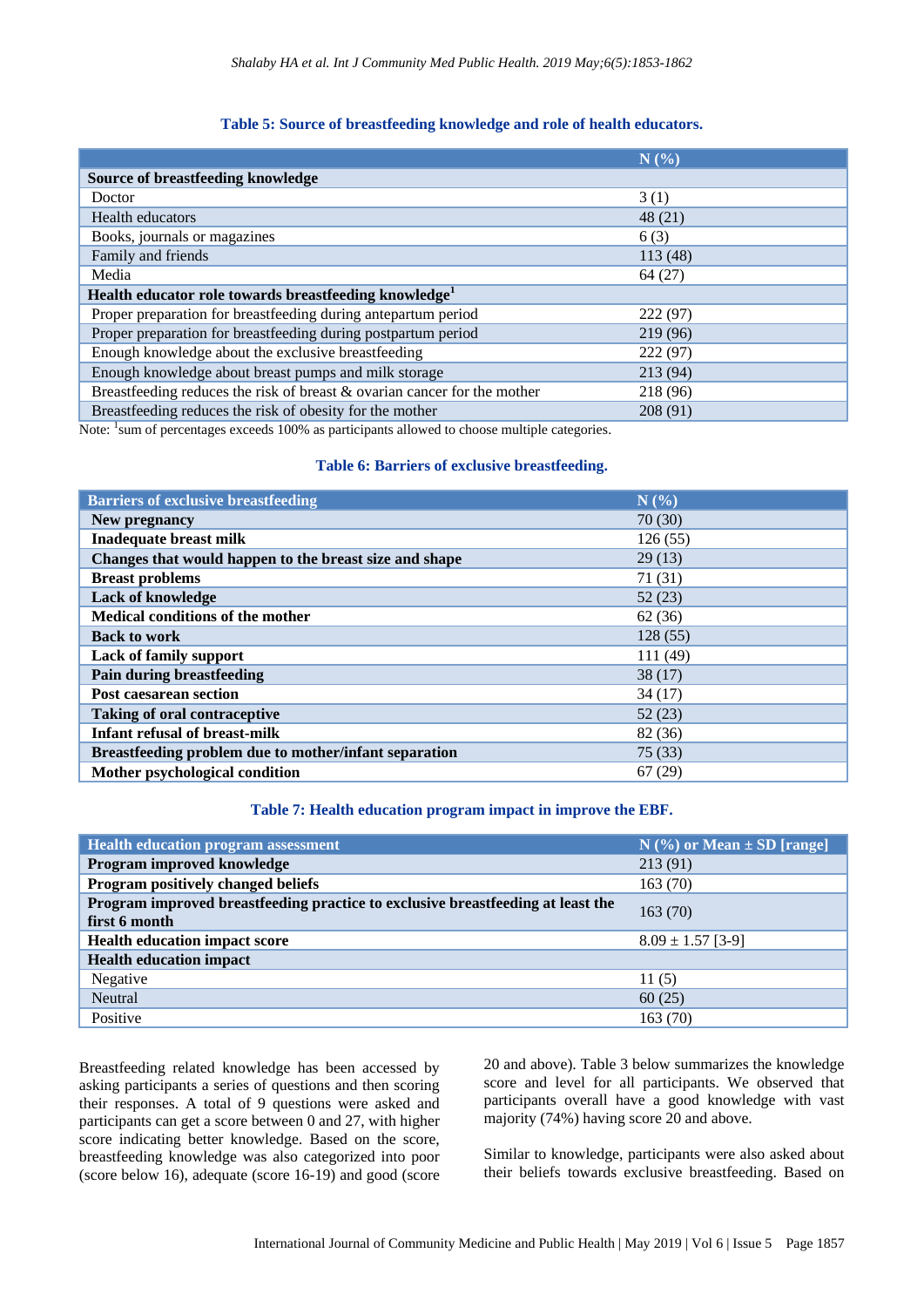11 questions, a composite beliefs score was calculated ranging from 0 to 44, with higher score indicating more negative believes. Score was also categorized into three levels: negative (score 30 and above), neutral (score 26- 29), and positive (score 25 or less). Table 4 below summarizes believes towards exclusive breastfeeding (score and categories) for all participants. Believes appear to be positive among almost half (43%) of participants, however a quarter (27%) still display negative attitudes.

Health educators play an important role in promoting breastfeeding among mothers. As summarized in Table 5, almost half of participants (48%) mentioned family and friends as the source of breastfeeding knowledge. Media was mentioned as the second largest category (27%) followed by health educators (21%). Over 90% of participants agree that Health Educators provided patients with breastfeeding knowledge in all 6 categories.

Participants identified several barriers preventing them to practice exclusive breastfeeding. As demonstrated in Table 6, the most frequently mentioned barriers are back to work (55%), inadequate breast milk (55%) and lack of family support (49%).

### **Table 8: Correlation analysis to examine the association between health education program and the mothers' beliefs, knowledge, and practice towards breastfeeding.**

|                           | <b>BF</b> practice<br>evaluation score | <b>BF</b> knowledge<br>score | <b>Beliefs towards</b><br>exclusive BF score | <b>Health education impact</b><br>score |
|---------------------------|----------------------------------------|------------------------------|----------------------------------------------|-----------------------------------------|
| Primigravida              | $-0.085$                               | 0.017                        | $-0.083$                                     | 0.067                                   |
| Age                       | 0.066                                  | 0.058                        | 0.026                                        | $-0.093$                                |
| <b>Level of education</b> | $-0.059$                               | $0.320***$                   | $-0.266***$                                  | 0.061                                   |
| Not working (housewife)   | 0.034                                  | $-0.012$                     | $-0.099$                                     | 0.064                                   |

Note: \*p<0.05, \*\*p<0.01, \*\*\*p<0.001. reported values are Pearson correlation coefficients.

#### **Table 9: Correlation analysis to examine the association between breastfeeding scores.**

|                                           | <b>BF</b> practice<br>evaluation score | <b>BF</b> knowledge<br>score | <b>Beliefs towards</b><br>exclusive BF score |
|-------------------------------------------|----------------------------------------|------------------------------|----------------------------------------------|
| BF practice evaluation score              |                                        |                              |                                              |
| <b>BF</b> knowledge score                 | $0.223***$                             |                              |                                              |
| <b>Beliefs towards exclusive BF score</b> | $-0.013$                               | $-0.195***$                  |                                              |
| <b>Health education impact score</b>      | 0.066                                  | 0.030                        | $-0.117$                                     |

Note: \*  $p < 0.05$ , \*\*  $p < 0.01$ , \*\*\*  $p < 0.001$ ; reported values are Pearson correlation coefficients.

#### **Table 10: The impact of health education on primigravida and multigravida.**

|                                           | Primigravida<br>$(n=41)$ | <b>Multigravida</b><br>$(n=193)$ | <b>Independent samples</b><br>t-test for comparison |
|-------------------------------------------|--------------------------|----------------------------------|-----------------------------------------------------|
| BF practice evaluation score              | $7.85 \pm 2.07$          | $8.44 \pm 2.71$                  | $t(72.53)=1.56$ , p=0.12                            |
| <b>BF</b> knowledge score                 | $20.90 \pm 3.28$         | $20.76 \pm 3.29$                 | $t(232)=0.26$ , $p=0.80$                            |
| <b>Beliefs towards exclusive BF score</b> | $26.71 \pm 3.44$         | $27.53 \pm 3.82$                 | $t(232)=1.27$ , $p=0.21$                            |
| <b>Health education impact score</b>      | $8.32 \pm 1.11$          | $8.04 \pm 1.66$                  | $t(83.21)=1.31, p=0.19$                             |

Note: reported values are Mean±SD.

After the health education program, participants were asked to rate the impact of this program on their knowledge, believes, and breastfeeding practice. Results of this assessment are presented in Table 7. The health education program improved 213 (91%) of the mothers' knowledge. 163 (70%) of the participants beliefs, and the EBF practice at least the first 6 month were positively changed after receiving the health education. The mean**±**SD of health education impact score was  $8.09 \pm 1.57$ .

Correlation analysis was performed to examine the association between some demographic characteristics and breastfeeding. Results are shown in Table 8.

Level of education has statistically significant positive association with EBF knowledge and negative association with beliefs score. This suggests that mothers with higher education level are more knowledgeable regarding EBF practices and have more positive attitude towards exclusive EBF.

Additional correlation analysis was performed to examine the association between breastfeeding scores. Results are summarized in Table 9. Results indicate statistically significant positive association between EBF knowledge and practice evaluation scores. Higher level of BF knowledge was found to translate into better BF practice. Knowledge score also has significant association with beliefs, with higher knowledge being linked to more positive beliefs towards BF.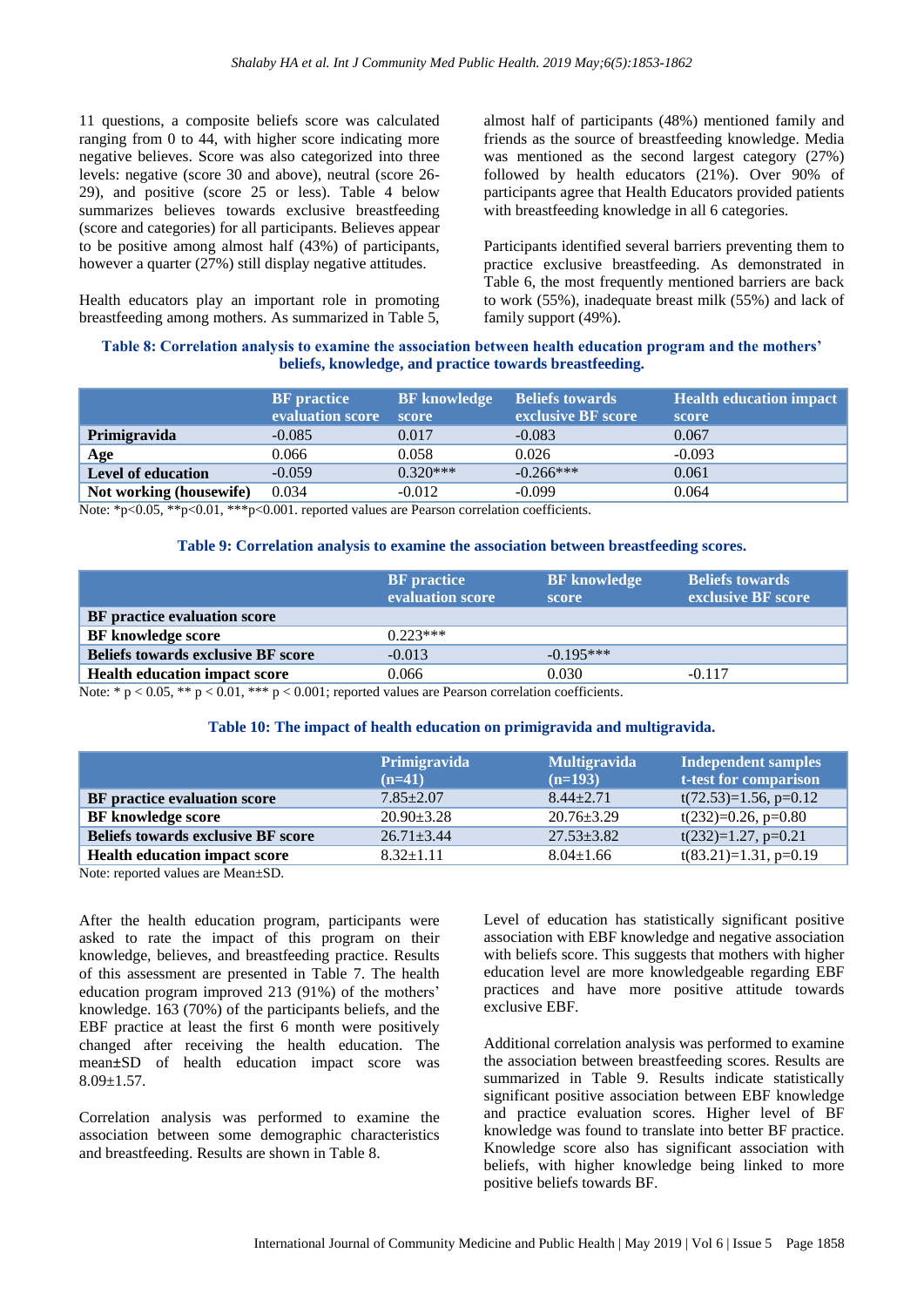

**Health Educator Role Towards BF** 

#### **Figure 1: Role of health educator towards EBF.**

Comparison between primigravida and multigravida was performed to explore differences in knowledge, practice, beliefs and impact scores. The results are presented in table 10. No significant difference was found between primigravida and multigravida in health education impact score, although primigravida on average showed slightly higher impact score (8.32 vs. 8.04). There appears to be slightly better BF practice among multigravida (average evaluation score 8.44 vs. 7.85), however the difference is not statistically significant.

#### **DISCUSSION**

Various health organizations conducted studies to show the benefits of EBF. Based on the study outcomes, it is evident that EBF should be developed to acquire the desired health benefits for both babies and the mothers. Therefore, it is crucial to create a health education intervention program to ensure and increase the awareness of EBF. KFAFH has successfully implemented health education programs in the past based on evidence-based criteria, so this cross-sectional study aims to measure the healthcare education role in promoting mothers' knowledge, beliefs and practice regarding EBF.

Similar to other studies, it was found that all of the participants were well-educated (i.e., the majority had a graduate degree).<sup>9,12</sup> Furthermore, the high level of education has a statistically significant positive association with EBF knowledge, and this suggests that mothers with higher education level are more knowledgeable regarding EBF practices and also have a more positive attitude towards EBF.<sup>9</sup> Conversely, according to Elyas et al, a study conducted in rural China reported that mothers with an education level above senior middle school were less likely to breastfeed their infants exclusively.<sup>15</sup> Also, the findings showed that most of those mothers were working and living with their husbands.

Findings from the present research showed that the participants who were knowledgeable about EBF referred to the typical duration for EBF, which is six months. Also, most of the participants had breastfed their newborn within the first hour after birth. These findings are similar to those in Motee et al study, which found that mothers' have good knowledge of EBF duration as per WHO recommendations.<sup>16</sup> However, another study conducted in Saudi Arabia found that the rate of breastfeeding within the first hour was low.<sup>12</sup> The present study found that while only 18 (8%) out of 234 participants were practicing EBF, this rate is still higher than the reported percentage (13.7%) in Alyousef et al study.<sup>12</sup> The findings here also suggest that the surveyed mothers had undesirable EBF practice before receiving health education, but indicated that their EBF practice was improved after receiving health education intervention, which has a positive impact on the mothers' practice.<sup>17</sup>

In the current study, factors affecting EBF practice were evaluated as well. Although the mothers' knowledge of EBF was high, some notable gaps were identified.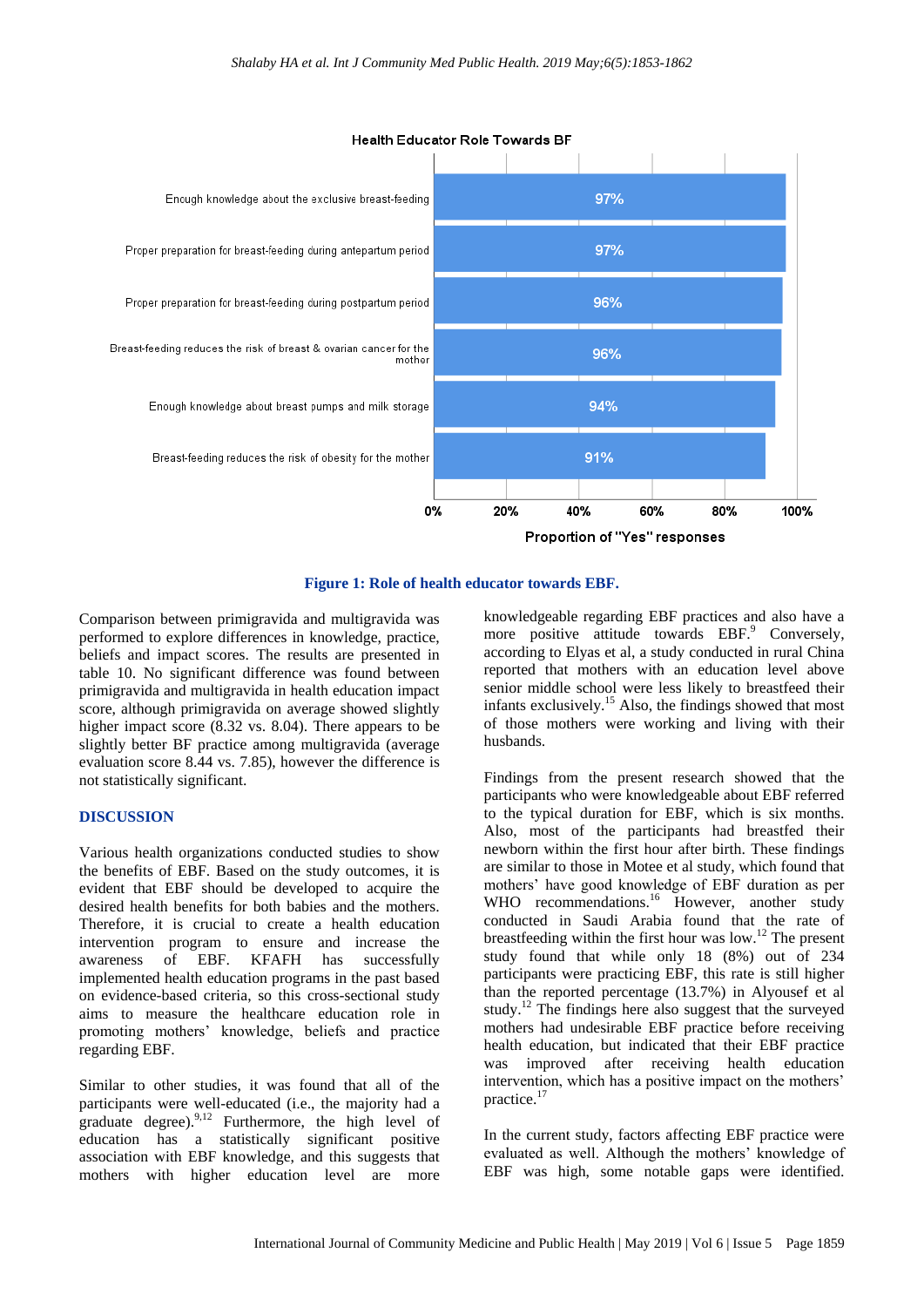Factors that were found to be associated with the practice of EBF included the belief that mothers' milk alone is not enough, and that infants need formula milk to be full. Moreover, the obvious factor that was affecting EBF practice and led some mothers to quit was going back to work or school. Most of the working mothers complained of the difficulty of counting on breast milk to feed their babies for several reasons, such as long work hours, working different shifts, or lack of nursery rooms at the workplace to feed their children or pump and store breast milk for later use. Another important reason is that some jobs lack the flexibility to allow a mother to use the governmental lactation hours to feed her child.<sup>18</sup>

Regarding the mothers' source of knowledge, 21% of mothers stated that health education plays a vital role in promoting breastfeeding knowledge. Nevertheless, 48% of the mothers obtained their knowledge about EBF from their families, friends, and the media. On the other hand, Gyampoh et al study indicated that the main source of breastfeeding information was obtained from healthcare workers, while a little over a quarter of mothers consider family and friends as a secondary source.<sup>19</sup>

Furthermore, the lack of knowledge about the importance of breastfeeding infants exclusively without water or herbal tea is considered an important barrier.<sup>20,21</sup> Some mothers were also unaware that adding water to their babies' diet can, in rare cases, cause hyponatremic seizures.<sup>20</sup>

In our sample, we noticed that 172 (74%) participants had good knowledge of EBF, 47 (20%) had moderate knowledge, and 15 (6%) had poor knowledge. This result was expected, as most of the mothers, as stated above, are well-educated. Also, it was noticed that participants with correct knowledge and awareness of EBF are more likely to practice EBF. However, Laanterä et al study indicated that the highest breastfeeding knowledge scores were classified into three categories: (0-8 points) low breastfeeding knowledge, (9-16 points) moderate breastfeeding knowledge and (17-22 points) high breastfeeding knowledge. Accordingly, they found that the highest breastfeeding knowledge was 53.5% for the participants who have moderate breastfeeding knowl.<sup>22</sup>

The findings of the present study indicate that the most significant barriers of EBF discussed by mothers were work-related, along with inadequate breast-milk production. The consensus was that working mothers would not have enough time to breastfeed their infants exclusively either because of the short maternity leave or the inability to find a convenient feeding location. Therefore, the current study indicates that, for most of the mothers, returning to work or school was one of the barriers to continuing with EBF.<sup>20</sup> In fact, mothers going back to work or school was a critical barrier to breastfeeding altogether. However, another study stated that there is no relation between EBF nd going back to work.<sup>23</sup>

Family support was considered in the present study as well. In Saudi culture, the extended family is considered as the most important social institution for individuals. Family members share common interests, happiness, sadness, and lifestyles, and individuals tend to socialize within the circle of these family alliances. Therefore, family members affect their relatives' beliefs and practices. In some cases, the missed practice of EBF was caused by relatives' opinion that mothers' breast milk is not enough nourishment for a baby and that the infant needs fortified formula milk instead, or that infants need herbal tea, water, or formula milk in addition to breast milk. $20,21$ 

At the same time, lack of family support toward adherence to EBF was another barrier that was noted in the present study. Some of the previous research reported that the majority of the selected sample had support from their partner and/or family members when facing challenges related to breastfeeding, and that most of them also had contact information for help when facing such challenges. However, if a mother lacked support from the infant's father, this could hinder  $EBF$ <sup>23,24</sup> A lack of support led to inadequate breast milk production, which then resulted in making the mothers using tea and water to supplement the breast milk.

Our study indicates that health education is an effective intervention for promoting EBF behavior and improving the knowledge, beliefs and practice of breastfeeding among lactating mothers. Consistent with many previous studies, this study found that health education programs resulted in increased rates of women practicing EBF after improving their knowledge by receiving the health education intervention.<sup>7,17</sup> Health educators and healthcare workers also play an important role in improving knowledge and motivating women to breastfeed. The health education program should be improved to include breastfeeding concepts such as the meaning of weaning, feeding on demand, and day and night feeding. In the continuous health education program, the performance of health educators in the breastfeeding program must be updated to include problem-solving in order to overcome barriers to proper breastfeeding, as recommended by health authorities. However, the percentage of women who initiate early breastfeeding and/or intend to continue breastfeeding must still be improved. Further studies focusing on the promotion of breastfeeding are needed.<sup>7,17</sup>

# *Recommendations*

On the management side:

- KKFAFH needs to have a strategic plan to be a babyfriendly hospital and encourage mothers to breastfeed their infants exclusively.
- KFAFH should apply the International Code of Marketing of breast milk substitutes as recommended. The hospital management should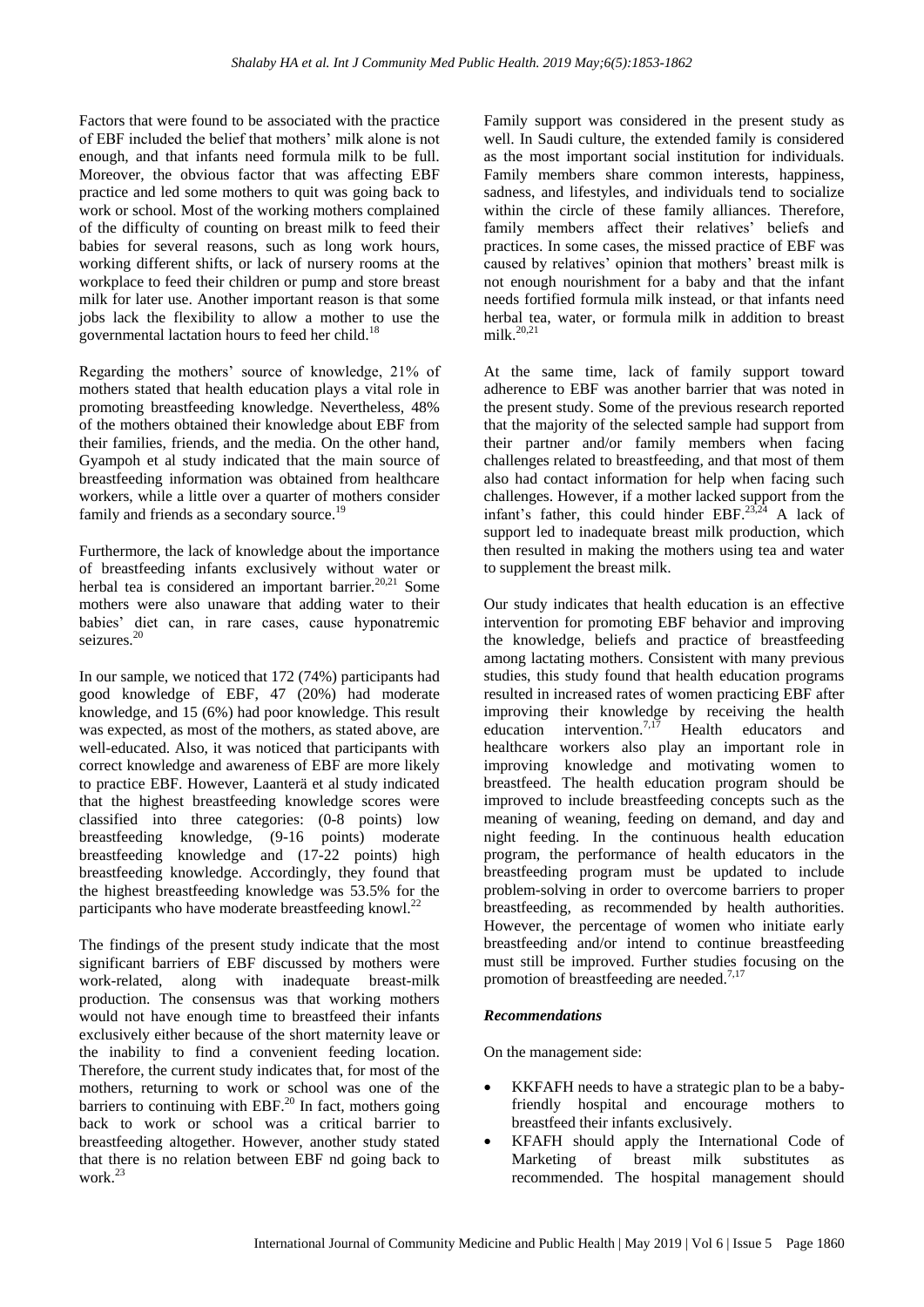issue a policy plan to be delivered and commonly communicated to staff and parents.

 Sufficient training programs need to be provided for staff to ensure their effectiveness in managing change and development, which will aid in generating and analyzing data from EBF practice.

On the clinical side:

- Healthcare providers can play a role in assisting mothers regarding direct contact between mothers and newborn babies, and the process of maintaining and overcoming any difficulties they may face.
- Newborns should be allowed to remain in their mothers' rooms 24 hours a day to enable EBF.

Attempts to encourage breastfeeding in the workplace can be promoted by:

- Providing educational materials to employers to support employees who are breastfeeding.
- Creating a lactation support program for working moms.
- Promoting legislation to support worksite lactation programs.
- Creating worksite recognition programs to honor employers who support their breastfeeding employees.
- Scheduling flexible work hours to provide time for milk expression and pumping.
- Establishing accessible private locations for milk expression

# **CONCLUSION**

The present research has examined the impact of mother's knowledge, practice and beliefs in measuring their tendency to practice EBF. It also addressed the factors that affect breastfeeding practice and the sources that mothers use to acquire knowledge about breastfeeding among the KFAFH population. As well, the role of implementing health education programs in promoting EBF practice was explored. The conducted study showed that the majority of mothers have adequate knowledge of EBF but still fall short of implementing EBF practice in large numbers. However, implementing health education programs has a positive impact on promoting EBF. Some recommendations in this work targeted the managerial side, some targeted the clinical side, and others focused on working mothers, as KFAFH may employ some strategies and polices to maximize the use of EBF. Therefore, increasing common awareness of EBF in the hospital environment could contribute to enabling these strategies. Indeed, monitoring and controlling the process could be accomplished by assigning a hospital committee to ensure the quality and sustainability of BF and EBF practices.

# **ACKNOWLEDGEMENTS**

First and foremost, praises and thanks to the Allah, the Almighty, for His showers of blessings throughout our research work to complete the research successfully. Then we would like to express special thanks to King Fahd Armed Forces Hospital and the Research Center for their proffessinal and logistical support. Finally, we want to thank all the mothers who participated in this research and everybody who helped us and gave us advice directly or indirectly.

# *Funding: No funding sources*

*Conflict of interest: None declared*

*Ethical approval: The study was approved by the Institutional Review Board (IBR) Committee King Fahd Armed Forces Hospital*

# **REFERENCES**

- 1. Ugurlu M, Yavan T. The Effectiveness of Breastfeeding Education: An Integrative Review. J Behav Heal. 2016;5(4):182.
- 2. Cai X, Wardlaw T, Brown DW. Global trends in exclusive breastfeeding. Int Breastfeed J. 2012;7(1):12.
- 3. Campos AM, Chaoul Cde O, Carmona EV, Higa R, do Vale IN. Exclusive breastfeeding practices reported by mothers and the introduction of additional liquids. Rev Lat Am Enfermagem. 2015;23(2):283-90.
- 4. World Health Organization (WHO). Infant and young child feeding: model chapter for textbooks for medical students and allied health professionals, Geneva. 2009 Available at https://apps.who. int/iris/bitstream/handle/10665/44117/97892415974 94 eng.pdf?ua=1. Accessed on 15 January 2019
- 5. McQueen K, Sieswerda L, Montelpare W, Dennis C. Prevalence and Factors Affecting Breastfeeding among Aboriginal Women in Northwestern Ontario. JOGNN. 2015;44:51–68.
- 6. Olagunju L. The importance of Exclusive Breastfeeding. 2013. Available at: https://www.healthynewbornnetwork.org/blog/theimportance-of-exclusive-breastfeeding/. Accessed on 30 January 2019.
- 7. Okyere P, Woodall J, Appiah E. Effectiveness of Health Education in Increasing the Duration of Exclusive Breastfeeding in Low Income Countries: A Systematic Review. J Clin Toxicol. 2014;04(02):1-9.
- 8. Tariku A, Alemu K, Gizaw Z, Muchie KF, Derso T, Abebe SM, et al. Mothers' education and ANC visit improved exclusive breastfeeding in Dabat Health and Demographic Surveillance System Site, northwest Ethiopia. PLoS One. 2017;12(6):e0179056.
- 9. Arafat LE, Yousuf SA, Al-Battawi JA. Knowledge and Attitude of Exclusive Breast-Feeding Among Saudi Women in Primary Health Care Centers in